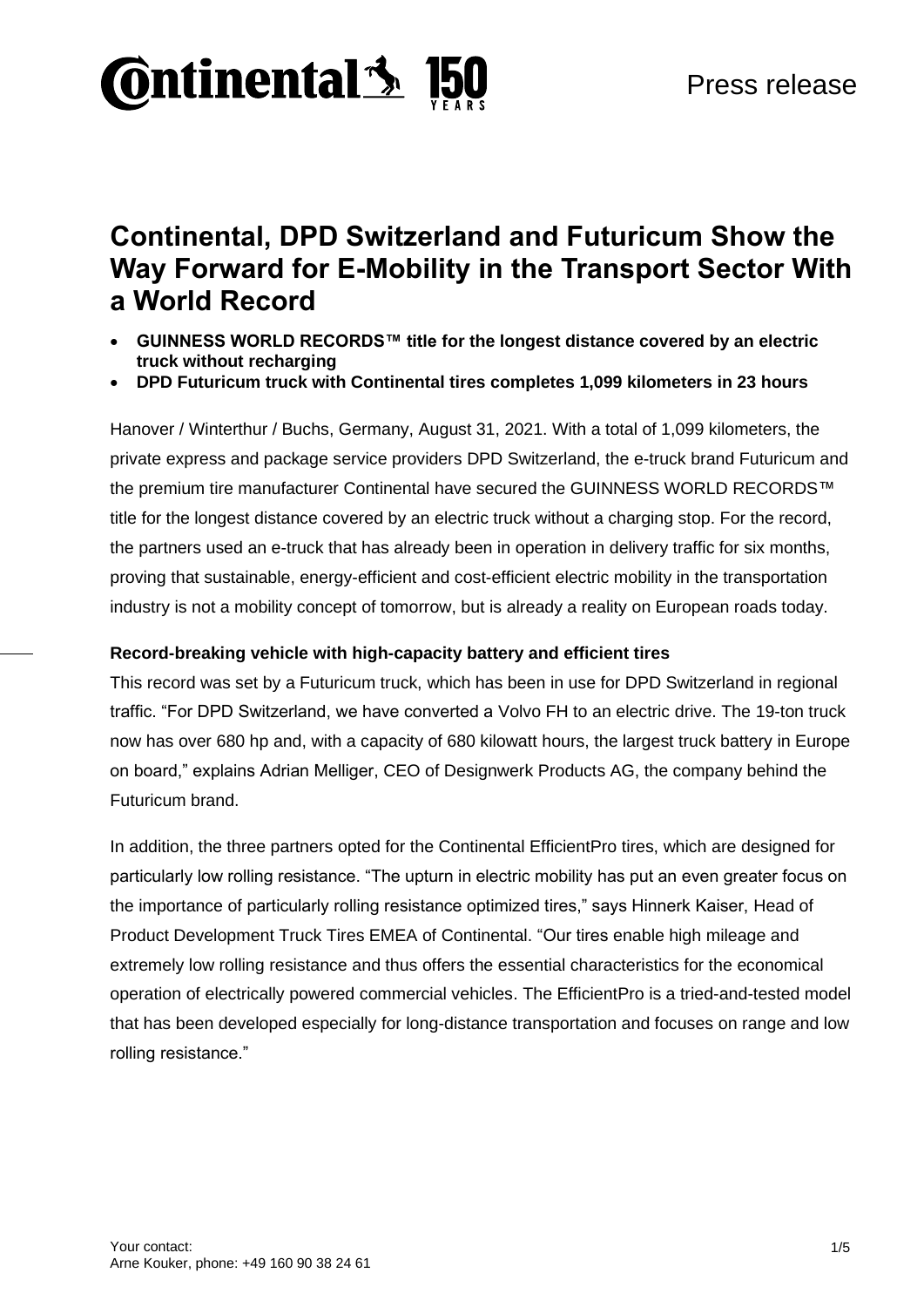

### **1,099 kilometers in 23 hours and 392 laps**

The partners found the best record conditions near Hanover on the high-speed oval at the Contidrom, Continental's in-house test center. It is a 2.8-kilometer-long, oval test track. In total, two drivers completed 392 laps in shifts of 4.5 hours each at an average speed of 50 km/h (31 mph), which is a realistic average value for everyday use. Initially, the weather conditions were not ideal with 14 degrees (57° F) outside temperature and only around 23 degrees (73° F) ground temperature. In addition, the wind blew at an average of 18 km/h (11 mph) with gusts of up to 40 km/h (25 mph). Nevertheless, after just under 23 hours, the partners were able to declare the GUINNESS WORLD RECORDS™ title of the longest distance covered by an electric truck without a charging stop with 1,099 kilometers driven.

#### **Performance capability officially documented**

With this record, the partners have set a joint signal for a future with sustainable drive systems in delivery traffic and demonstrated the suitability of today's technologies for everyday use: "We decided to invest in electric mobility at an early stage. The Futuricum truck has been traveling between the depot in Möhlin near Basel to the distribution center in Buchs/Zurich for about six months now," says Marc Frank, Strategy & Innovation Director at DPD Switzerland. "The e-truck can master the roughly 300 kilometers every day without any problems. We are proud that we have now been able to officially document our performance level."

#### **Info box**

Start: 6:37 a.m. CET End: 5:33 a.m. CET +1 day Duration: 22 hours and 56 minutes Record distance reached: 1,099 km (682.9 mi) Average speed: 50 km/h (31 mph) Average consumption 58 kWh/100 km (58 kWh/62 mi) Vehicle curb weight incl. swap body: 15.5 metric tons Official Guinness World Records™ title: Greatest distance by electric rigid truck, single charge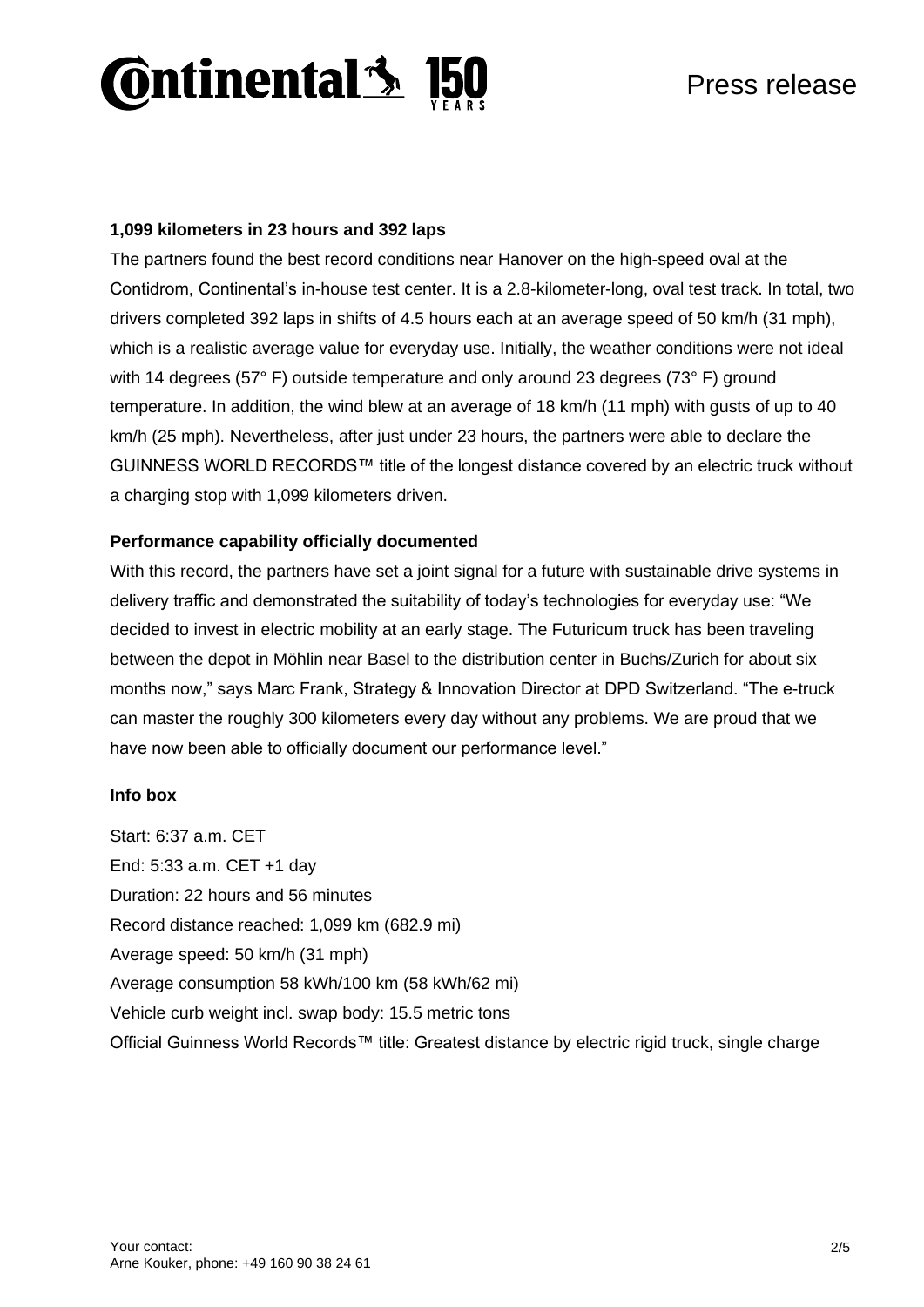

#### **About Futuricum**

Futuricum is a commercial vehicle brand of Designwerk Products AG, which will build up to 200 fully electric vehicles a year in Winterthur in the future. The brand originates from a flagship project that aimed at developing and constructing commercial and ecological 26-metric-ton e-trucks. The company's core competencies enable the electrification of a wide range of vehicle structures and retrofits. Futuricum thus offers custom solutions in the areas of recycling logistics, distribution logistics, intralogistics, construction logistics, agricultural and forest logistics, and other transportation needs.

#### **About DPD (Switzerland) AG**

DPD Switzerland is one of Switzerland's leading private express and package service providers and, with 1,100 employees and drivers, processes over 24 million packages a year for both companies and private individuals. In addition to its headquarters in Buchs/Zurich, the company is also represented at eleven other locations in Switzerland and near the border abroad. DPD Switzerland is part of the DPD group. www.dpd.ch

#### **About Continental**

Continental develops pioneering technologies and services for sustainable and connected mobility of people and their goods. Founded in 1871, the technology company offers safe, efficient, intelligent and affordable solutions for vehicles, machines, traffic and transportation. In 2020, Continental generated sales of €37.7 billion and currently employs around 233,000 people in 58 countries and markets. In 2021, the company celebrates its 150th anniversary.

The **Tires business area** has 24 production and development locations worldwide. Continental is one of the leading tire manufacturers with more than 56,000 employees and posted preliminary sales of €10.2 billion in 2020 in this business area. Continental is a technological leader in the area of tire production and offers a broad product range of cars, commercial and purpose-built vehicles, and two-wheelers. Through continuous investment in research and development, Continental makes a significant contribution towards mobility that is safer, more cost-effective and more ecologically efficient. The portfolio of the Tires business unit includes services for the tire trade and fleet applications as well as digital tire management systems.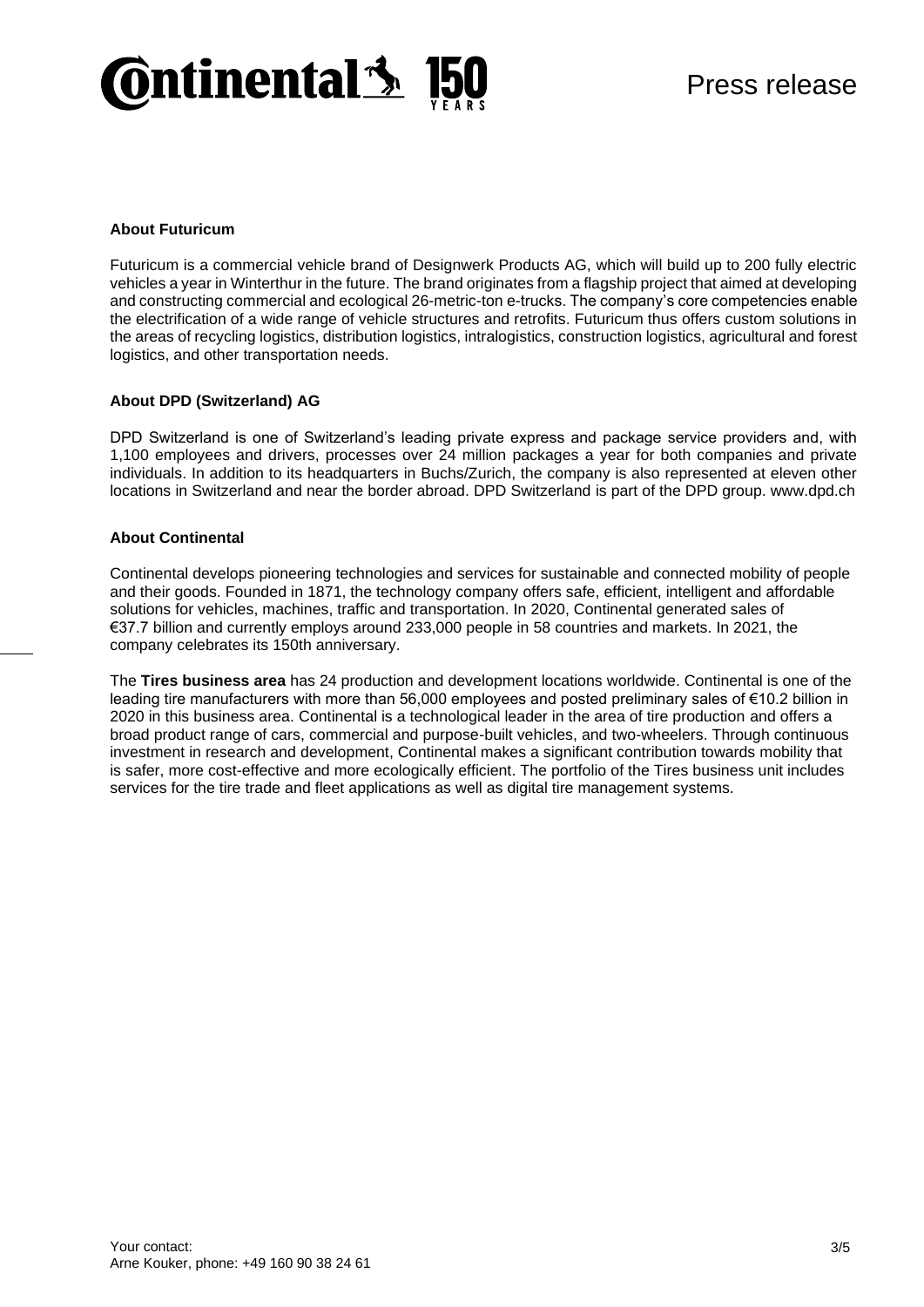

### **Press contact**

Arne Kouker Media Relations Manager Continental | Tires | Replacement Tires EMEA Continental Reifen Deutschland GmbH Buettnerstr. 25, 30165 Hanover, Germany Cell: +49 160 90 38 24 61 Email: arne.kouker@conti.de

**Press portal** www.continental-press.com **Media center** [www.continental.com/media-center](http://www.continental.com/media-center)

#### **pictures/captions**



The record drive took place on the high-speed oval of the Contidrom, Continental's in-house test track.



For the record attempt, the three partners opted for Continental's EfficientPro tires, which are designed for particularly low rolling resistance.



Continental\_Futuricum\_DPD\_3

The Futuricum truck used has already been in use for DPD Switzerland in delivery traffic for half a year.